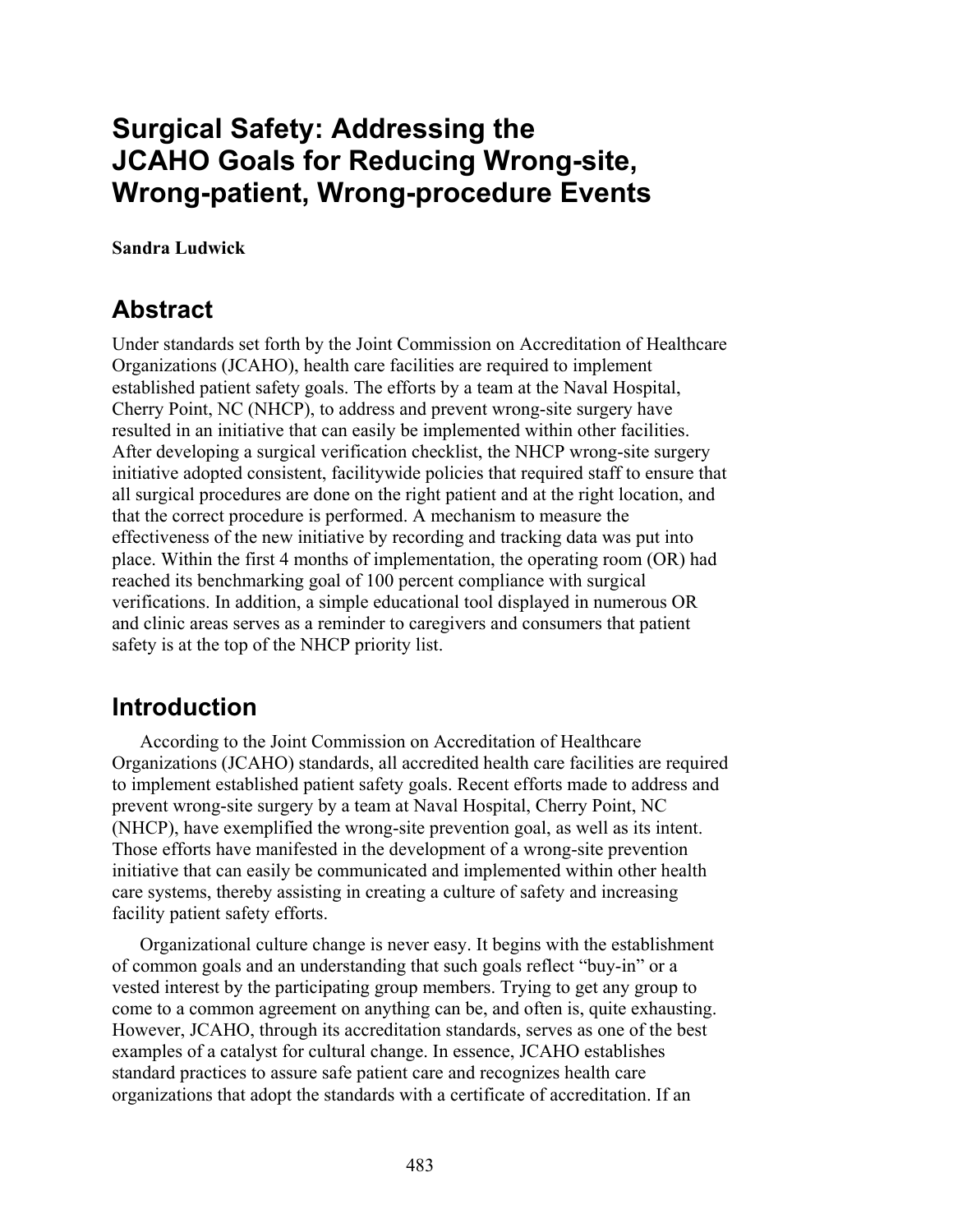organization adopts the common goals of JCAHO, it must also buy into the JCAHO philosophies behind the standards, i.e., to understand or adopt the *intent* of the standard as well as implementing the standard itself. Here begins NHCP's journey toward cultural change in the operating room (OR) area regarding the patient safety goal of preventing wrong-site surgery.

### **Method**

The wrong-site surgery prevention initiative began as part of an NHCP Patient Safety Award program, supported and enhanced by participation of the senior leadership within the facility. The award program was designed as part of the Patient Safety Week activities that occur at the hospital each year. The program's intent was to create "friendly competition" among staff members to encourage creative processes and the development of new initiatives to ensure patient safety. One group of individuals developed a surgery checklist (Figure 1). Although the checklist was not selected as the Patient Safety Award winner for the year in which it was submitted, the process that it represented continued to grow and transform, becoming more multidisciplinary in nature and more interwoven throughout the facility.

The OR prevention of wrong-site surgery initiative reached its 100 percent compliance rate benchmark within 4 months.

While the structured environment of a military facility may suggest that change will be initiated and people held accountable, those facilities also struggle with the same human factors, such as resistance to change, that civilian facilities face. The military structure my help, but it does not always guarantee that a process will reach its benchmark within a very short period of time. What has become clear over time is that a major contributing factor to the wrong-site surgery prevention initiative's success was that it was created by staff, and not dictated or mandated from above. One or more individuals conceived the idea and thus had a personal vested interest in the process and its success. Recipients of this past year's Patient Safety Award are obtaining similar results, demonstrating a 2-month initiation-to-benchmark result. In sum, a very good case could be made that individuals who are involved in a process take ownership of the process, including accountability for making it successful. And, most likely this very scenario explains JCAHO's multidisciplinary philosophy. If individuals from different disciplines with a vested interest are brought into the process, the initiative is more likely to succeed.

Coinciding with the development of the surgical verification checklist to prevent wrong-site surgery was the need to examine OR policy to determine if the sign-off was consistent with other facility policies, such as Command and Bureau of Medicine and Surgery (BUMED) instructions. Hence, the first barrier to the implementation of the initiative was identified. A new department policy had to be developed. And, as JCAHO has more clearly defined its standard,<sup>1</sup> the department policy has undergone two revisions. The latest is shown in Table 1.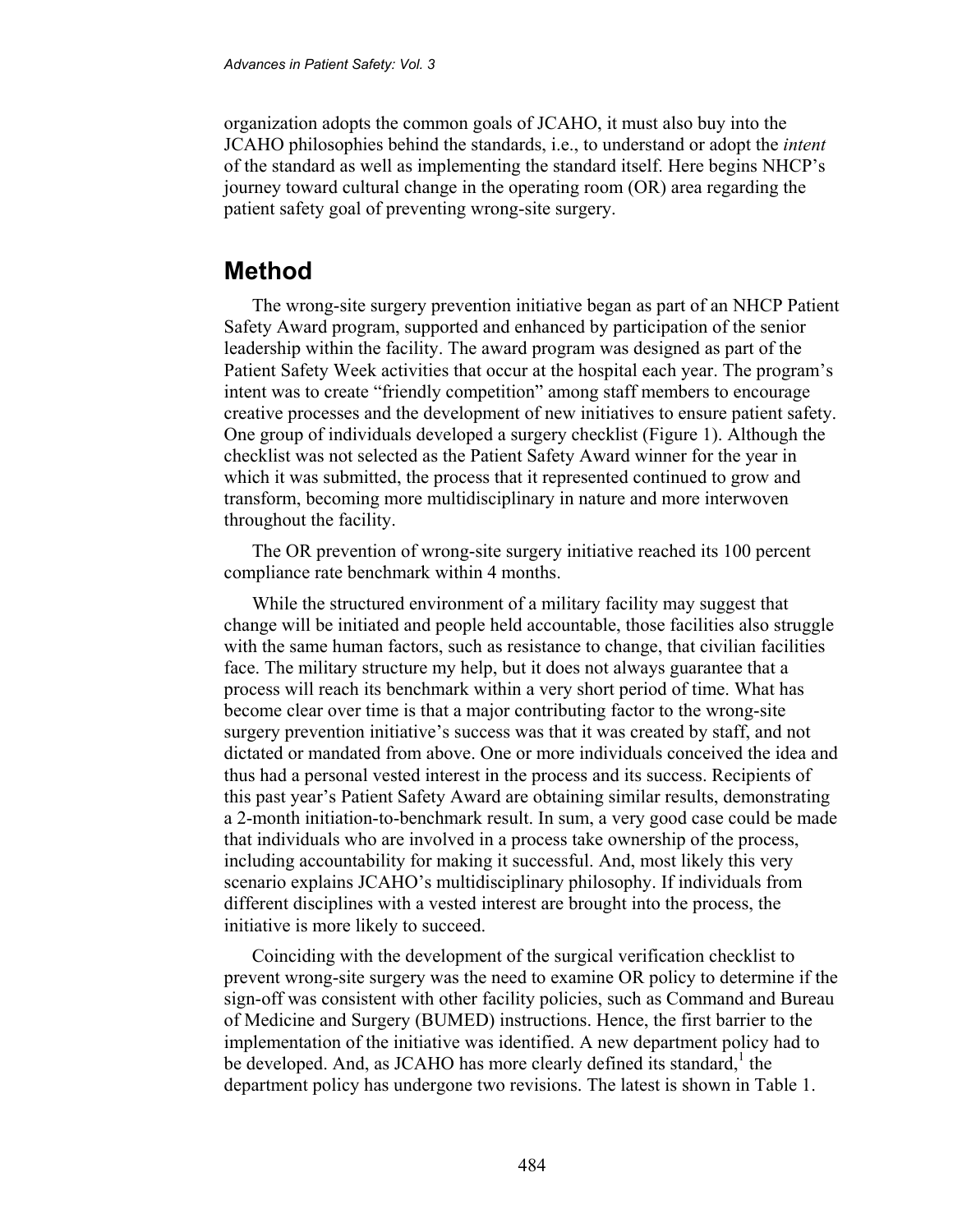#### **Figure 1. Surgical verification checklist—Naval Hospital, Cherry Point, NC**

#### **Naval Hospital Cherry Point Surgical Verification Checklist**

#### **All shaded areas must be initialed by the specified provider and RN.**

| Preoperative<br>Area | Patient will not leave the holding area<br>until all steps are completed.                                                                                                                                                                                                                                                                                                                     | <b>RN</b> | Anesthesia<br>Provider | <b>Surgeon</b> |
|----------------------|-----------------------------------------------------------------------------------------------------------------------------------------------------------------------------------------------------------------------------------------------------------------------------------------------------------------------------------------------------------------------------------------------|-----------|------------------------|----------------|
|                      | Verify patient using 2 Identifiers. Verify<br>that the patient's informed consent<br>describes the operative site and laterality<br>as appropriate.                                                                                                                                                                                                                                           |           |                        |                |
|                      | Verbally confirm the surgical site and<br>laterality with the patient and/or family<br>members/significant others.                                                                                                                                                                                                                                                                            |           |                        |                |
|                      | Review the medical record (H&P, Dr's<br>Orders, and Consent) for consistency in<br>identifying the correct surgical site.                                                                                                                                                                                                                                                                     |           |                        |                |
|                      | The Surgeon will mark the surgical site<br>with an indelible marking pen, over or as<br>close as possible to, the surgical incision<br>site. RN and Anesthesia Provider will<br>verify.<br>N/A is appropriate when surgical site<br>marking is not practical or is exempt per<br>NHCP O.R. Surgical Site Policy.                                                                              |           |                        |                |
| Operating<br>Room    | Case will not start until all steps are<br>completed.                                                                                                                                                                                                                                                                                                                                         | <b>RN</b> | Anesthesia<br>Provider | <b>Surgeon</b> |
|                      | Confirm patient identity, consent,<br>operative procedure, and laterality before<br>transfer to the operative bed. (RN<br>circulator).                                                                                                                                                                                                                                                        |           |                        |                |
|                      | Review the medical record for consistency<br>in identifying the correct surgical site.                                                                                                                                                                                                                                                                                                        |           |                        |                |
|                      | Review imaging studies and confirm<br>surgical site. N/A is appropriate if imaging<br>studies do not exist.                                                                                                                                                                                                                                                                                   |           |                        |                |
|                      | After the patient is draped and<br>immediately before the incision or start of<br>the procedure, final confirmation of correct<br>patient, correct side and site, correct<br>procedure, patient position, and the<br>availability of correct implants, special<br>equipment or other special requirements<br>is verbally confirmed by the Surgeon,<br>Anesthesia, RN circulator, and Surgical |           |                        |                |

Signatures: Date:

Surgeon: \_\_\_\_\_\_\_\_\_\_\_\_\_\_\_\_\_\_\_\_\_\_\_\_\_\_\_\_\_\_\_\_\_\_\_\_\_\_\_\_\_\_\_\_\_\_\_\_\_\_\_\_\_\_\_\_\_\_\_\_\_\_\_\_\_\_\_\_\_

Anesthesia Provider: \_\_\_\_\_\_\_\_\_\_\_\_\_\_\_\_\_\_\_\_\_\_\_\_\_\_\_\_\_\_\_\_\_\_\_\_\_\_\_\_\_\_\_\_\_\_\_\_\_\_\_\_\_\_\_\_\_\_\_\_

Registered Nurse: \_\_\_\_\_\_\_\_\_\_\_\_\_\_\_\_\_\_\_\_\_\_\_\_\_\_\_\_\_\_\_\_\_\_\_\_\_\_\_\_\_\_\_\_\_\_\_\_\_\_\_\_\_\_\_\_\_\_\_\_\_\_

Addressograph

Revised: 21 Jun 04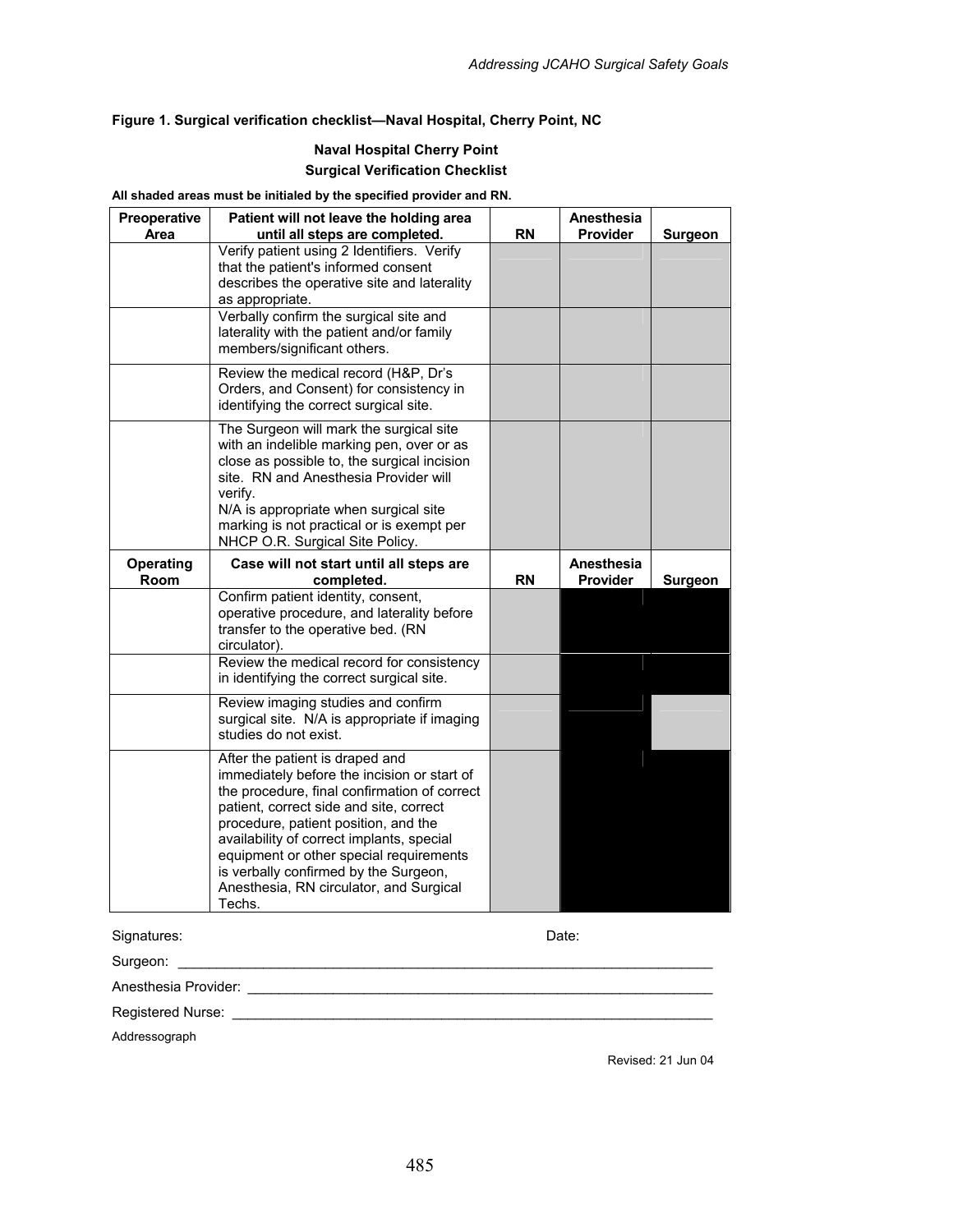#### **Table 1. Surgical verification policy (revised June 21, 2004)**

- 1. A Surgical Site Verification Checklist will be used for every surgical procedure performed in the Main Operating Room.
- 2. Two patient identifiers will be used to correctly identify each patient and will be documented on the Surgical Verification Checklist.
- 3. Surgeries involving extremities, laterality (right vs. left), multiple structures (fingers, toes), or levels (spine) of the body are required to have surgical site markings by the surgeon with documentation on the Surgical Site Verification Checklist. The surgeon's initials will be used as the surgical site marking. The initials should be over or as close as possible to the incision site and must be visible after the patient has been draped.

The following exemptions to site markings apply:

- a) Single organ cases.
- b) Interventional cases for which the catheter/instrument insertion site is not predetermined.
- c) Teeth, but operative tooth name(s) must be documented on consent, H&P, and Doctor's Orders.
- d) Premature infants, for whom the mark may cause a permanent tattoo.
- e) The patient refuses surgical site markings.
- 4. The Surgical Site Verification Checklist will be completed in its entirety for patients refusing surgical site markings, with the exception of the surgical site initial block where it will be documented as "Patient Refused." Other surgical site marking exemptions will be documented as N/A in the surgical site initial block, with entire completion of the Surgical Site Verification Checklist.
- 5. The entire surgical team will verify and agree to the following, before an incision is made:
	- a) Correct identity of the patient.
	- b) Correct surgical site.
	- c) Correct level, laterality, or structure (if applicable).
	- d) Correct procedure to be performed.
	- e) Correct patient position.
	- f) Availability of correct implants and any special equipment or requirements.
- 6. To the extent possible, the patient (or legally designated representative) will be involved in the surgical site verification process. The patient should be awake and aware if possible.
- 7. The Surgical Site Verification checklist must be completed in its entirety. Each person completing any portion of the checklist must initial that portion of the list.
- 8. An incomplete checklist will result in postponement of the surgical encounter until the documentation is completed.
- 9. Any discrepancy noted during the verification process will result in an immediate halt to the surgical encounter until the discrepancy can be resolved by all members of the surgical team.

In the process of developing the new policy, what became apparent to some team members was that certain consistencies should apply throughout the facility, regardless of whether an individual patient was having an appendage or a skin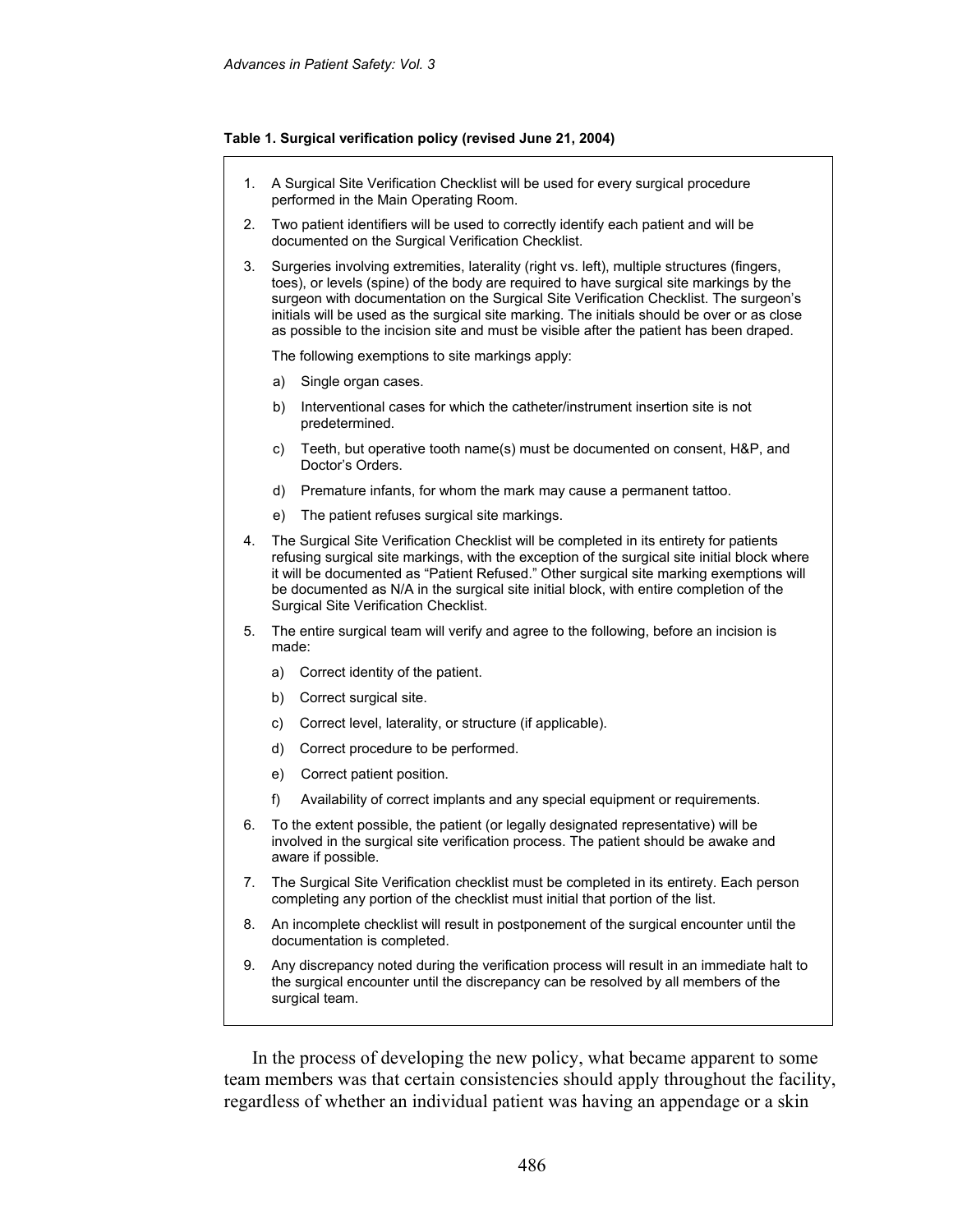mole removed. For example, verification of the right patient, the right location, and the right procedure should be common practice in any area of the hospital. Thus, an expanded Instruction or policy was drafted to accommodate facilitywide needs. The existing Consent by Patients for Medical Care Instruction (NAVHOSPCHPINST 6320.88) was used and expanded to include a surgical verification section. The revised policy outlines the necessary components of surgical verification; but in recognizing the differences in various areas of the hospital, it leaves the development of department policy to the individual departments. Components of the surgical verification policy include patient identification and involvement, preoperative verification, informed consent, site marking, confirmation by use of imaging data (if relevant), a time-out verification, and documentation with signatures.<sup>\*</sup>

### **Results**

When the OR first began using the surgical verification checklist, the initiative was not inclusive of all patients. A mechanism was put into place to measure the effectiveness of the process (Figure 2). The standard Command facility Performance Improvement tool was used to explain and display the data monitor and supporting information. The process has since been modified to include all surgeries, and the changes in data volume are captured in each monthly report using the tool. Record review and data tracking in the OR area began in May 2003. As stated earlier, within the first 4 months the team had reached its benchmarking goal of 100 percent compliance with surgical verifications.



#### **Figure 2. Effectiveness of the surgery verification checklist**

 $\overline{a}$ \* All reference materials are available from the author.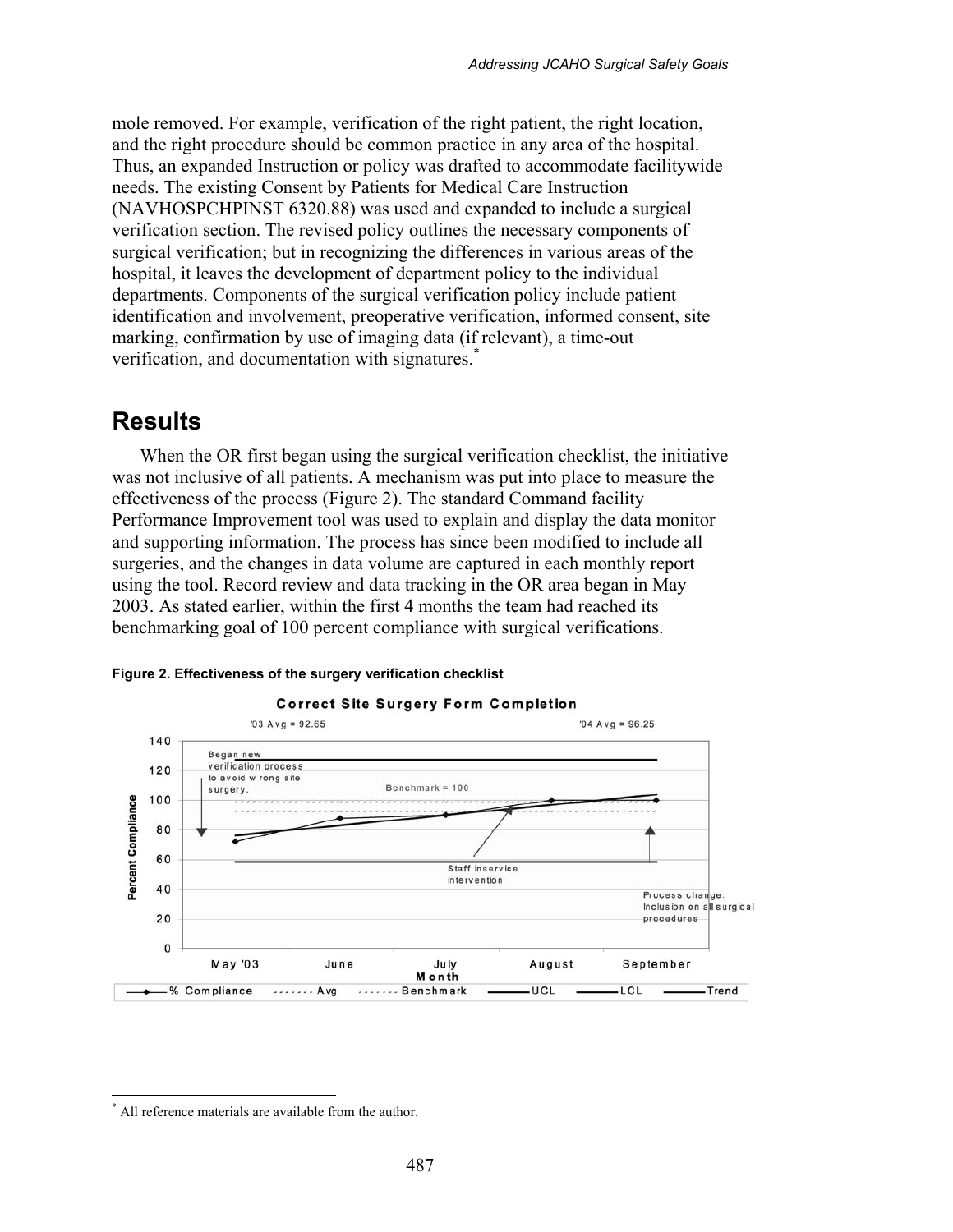Measures of performance can be constantly changing entities. Such measures can reflect unexpected events, or the benchmark may be raised or lowered in an effort to achieve better results. Unexpected events have certainly occurred during this team's initiative. The first obstacle—the need for policy development—was followed by others. Due to the facility's expansion of services in early fall 2003, the patient volume in the OR tripled, but with no additional staffing. As could be predicted, process breakdowns began to occur (Figure 3). In late December, an emphasis was placed on in-service training for members of the OR staff to refocus attention on the initiative. The policy was expanded in March 2004 to include all surgeries in the initiative, again raising patient volume for the initiative. Previously, surgeries not specific to an extremity or laterality were excluded.



#### **Figure 3. Completion of the surgery form over time**

One of the other issues faced by the facility was a greater fluctuation in the data due to a generally smaller volume of surgeries when compared to larger facilities. For example, a staff member who returned from an extended leave had not been involved in the process changes nor trained, and did not document several charts. Data from a small number of charts have the potential of changing percentages greatly at a small facility such as ours.

Members of the OR staff continue to monitor their initiative for compliance. And the team continues to monitor the overall facility process, including department policy development, implementation, and compliance. Among the other facility departments in the forefront of this initiative is the Surgery Clinic. Staff members of this clinic have already developed policy and implemented the initiative. The clinic staff has chosen to use a "stamp" to list components for documenting surgical patient identification, site, and procedure verification. The stamped area can then be checked off and signed at the bottom by the surgeon and staff member(s). Other clinic areas of the facility are also using the stamp because

488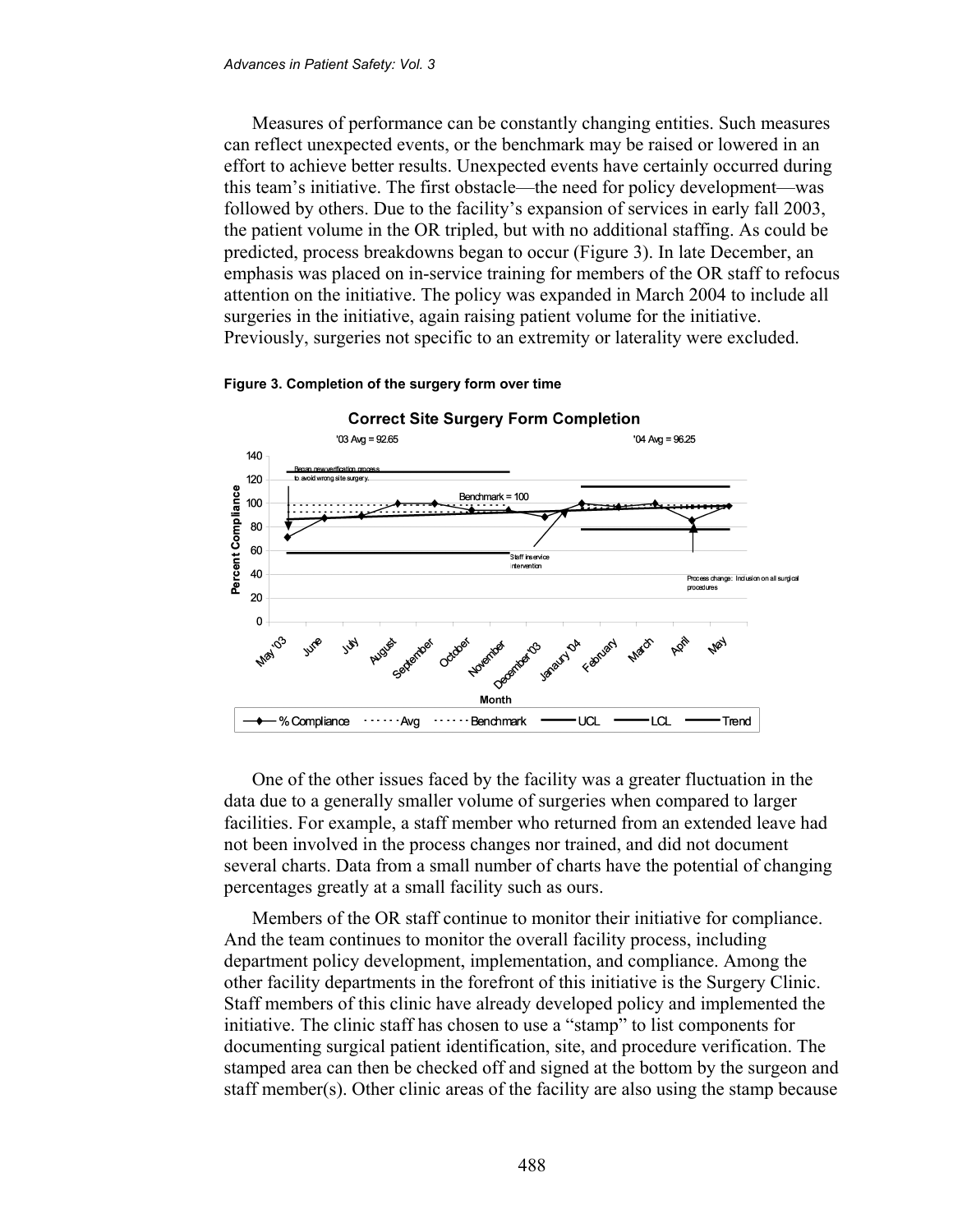of its ease of use for simple procedures. As per policy, more complex procedures require the use of the surgical verification checklist.

### **Discussion**

Team members addressed the intent of the JCAHO standard by implementing a facilitywide Instruction or policy to verify correct patient, site, and procedure. The question then arose as to how to monitor compliance of this initiative across an entire facility. While the OR had a specific patient record-monitoring tool in place, other areas did not. And, if the initiative was to get buy-in from providers and staff, it was paramount that the mechanism could not be burdensome. After discussing numerous monitoring options, it became apparent that a mechanism, the Medical Record Review Tool for Open and Closed Records, already existed. Using this existing tool was beneficial because monitoring the initiative would not require additional medical records to be pulled and reviewed, thereby saving staff time and resources. In addition, the existing tool would also facilitate collection of departmental results as well as aggregation of data to look for trends and process breakdowns across the facility. The team presented its case, and after approval by the Medical Executive and Medical Records Committees, a patient safety section was added to the Medical Record Review tool to address surgical site verification. The patient safety section also monitors other patient safety goals, such as avoidance of using inappropriate abbreviations and verification of read-backs.

Education is a critical component of any new initiative. Thus, a simple but effective educational tool was implemented (Figure 4a). It reflects the necessary components to meet the JCAHO standard in a simplified manner, using the fingers of the hand as mental triggering mechanisms. A condensed version of the tool is displayed in numerous OR areas, the Emergency Department, and each of the clinic areas. The display serves as a reminder to caregivers and consumers alike that patient safety is a top priority of the NHCP (Figure 4b).

### **Conclusion**

All health care systems face similar obstacles in implementing the JCAHO prevention of wrong-site surgery standard. The NHCP initiative serves as a blueprint for any facility to follow and/or adapt, since it has already developed tools for implementation, education, and monitoring. It might be helpful to use a multidisciplinary approach in reviewing the information for adaptation. Such an approach would obtain buy-in and ownership of the process within each facility.

The NHCP wrong-site surgery prevention initiative not only demonstrates quality, safety, and a commitment to patient care, it also assists in the creation of a culture of safety, whereby patients can be assured that they will receive only the best of care. And the providers/staff can feel pride of accomplishment in that they are providing the best of care. However, the initiative goes even further—it stands as an example of the success that can be accomplished through multidisciplinary efforts and buy-in to an evolutionary and very complex health care system.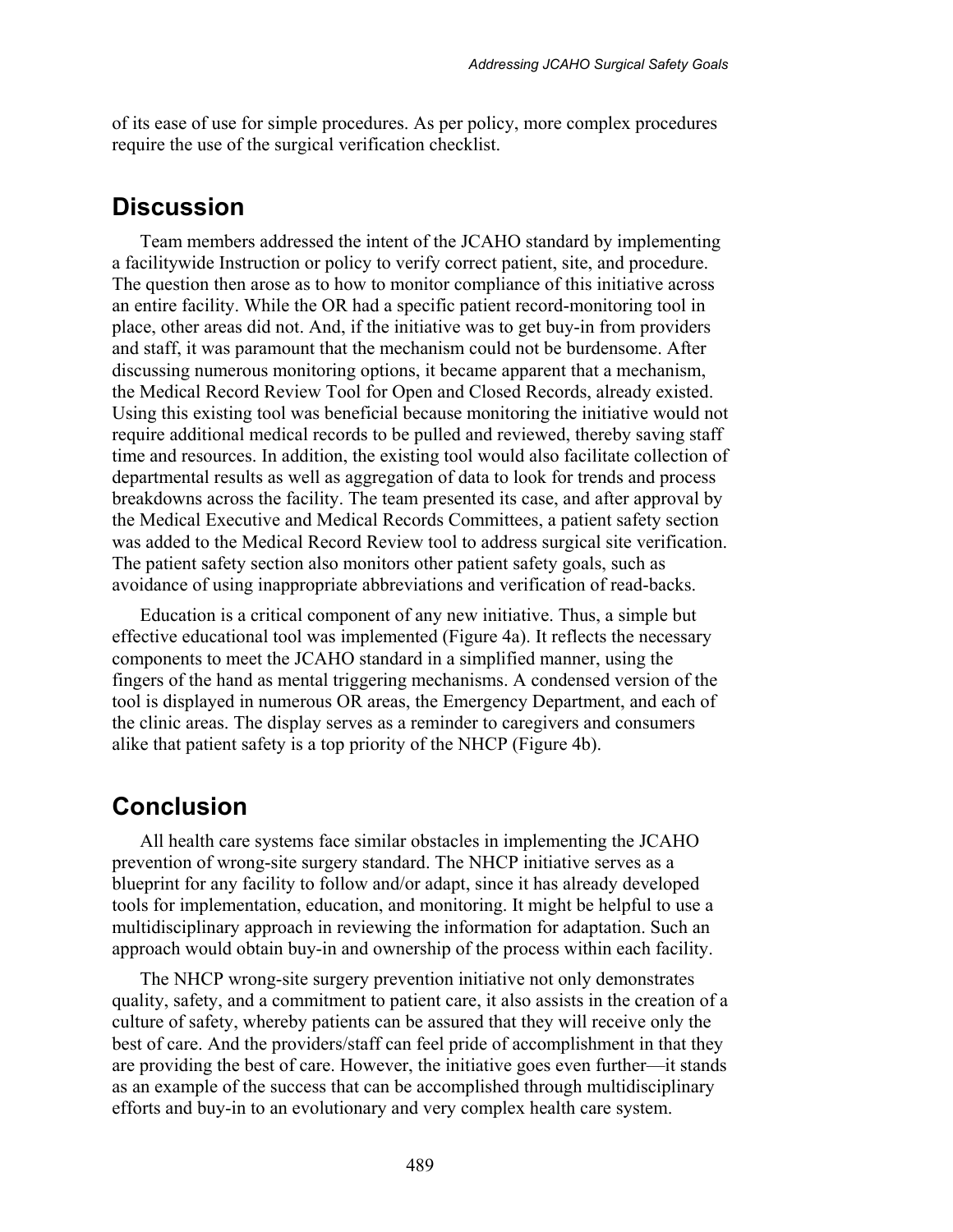#### **Figure 4a. Wrong-site surgery education tool**

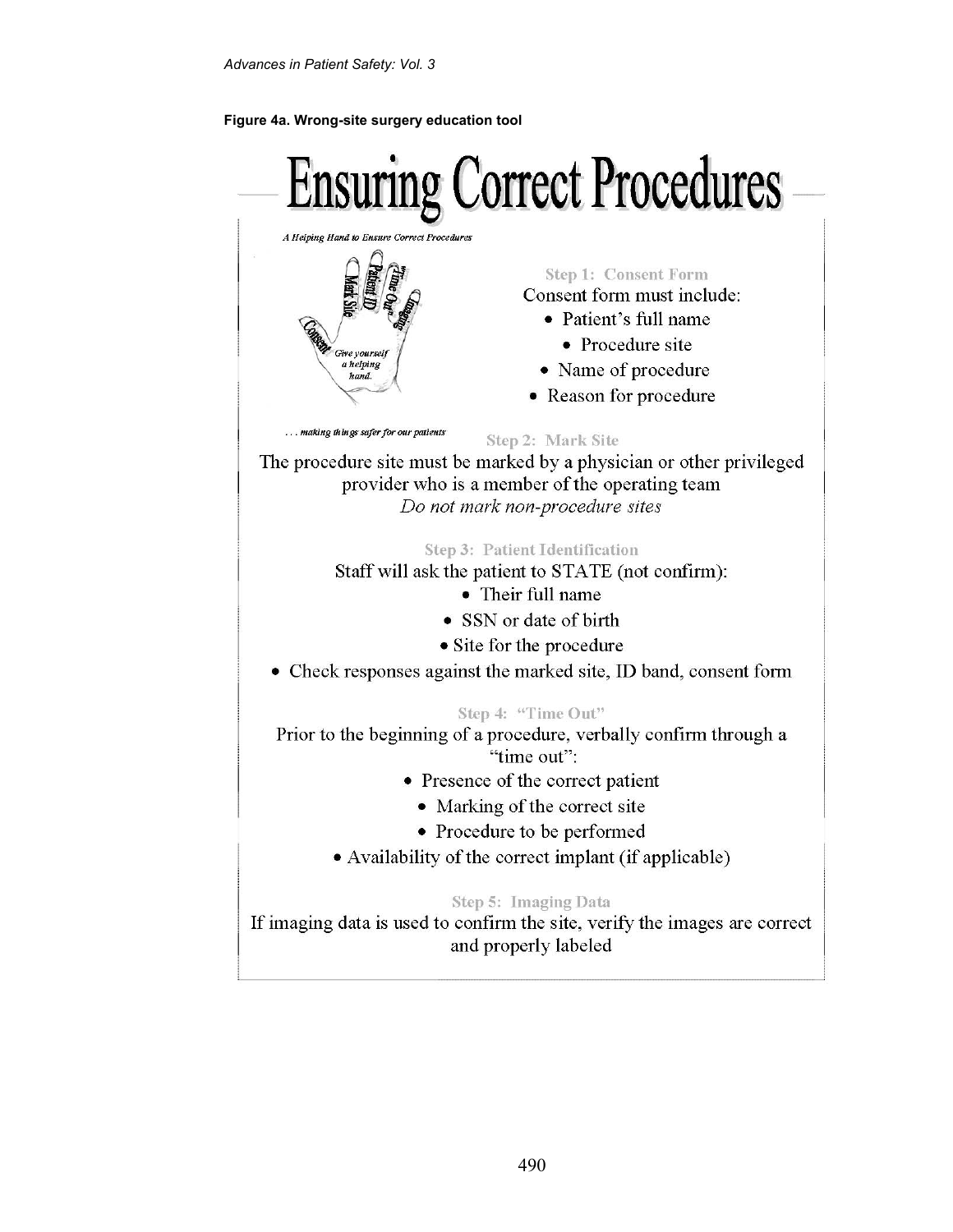



### **Acknowledgments**

The author wishes to thank the following individuals for their contribution to this study: CDR Sara J. Thelin, Inpatient Care Department Head, NHCP, for providing clinical oversight; LCDR Patricia Corley, Department of Surgical Services Nurse Manager, NHCP, for providing Instruction revisions; LT Dale S. Bordner, OR Division Officer, NHCP, for development of the Surgical Verification Checklist; and LT Robert R. Phillips, OR Assistant Division Officer, NHCP, for the monitoring and provision of data.

### **Author affiliation**

The author is affiliated with the Naval Hospital, Cherry Point, NC.

*Address correspondence to:* Sandra Ludwick, Patient Safety Specialist; Naval Hospital, Cherry Point (NHCP); Building 4389 Beaufort Road; Cherry Point, NC 28533-0023. Phone: 252-466-0354; e-mail: slludwick@nhcp.med.navy.mil.